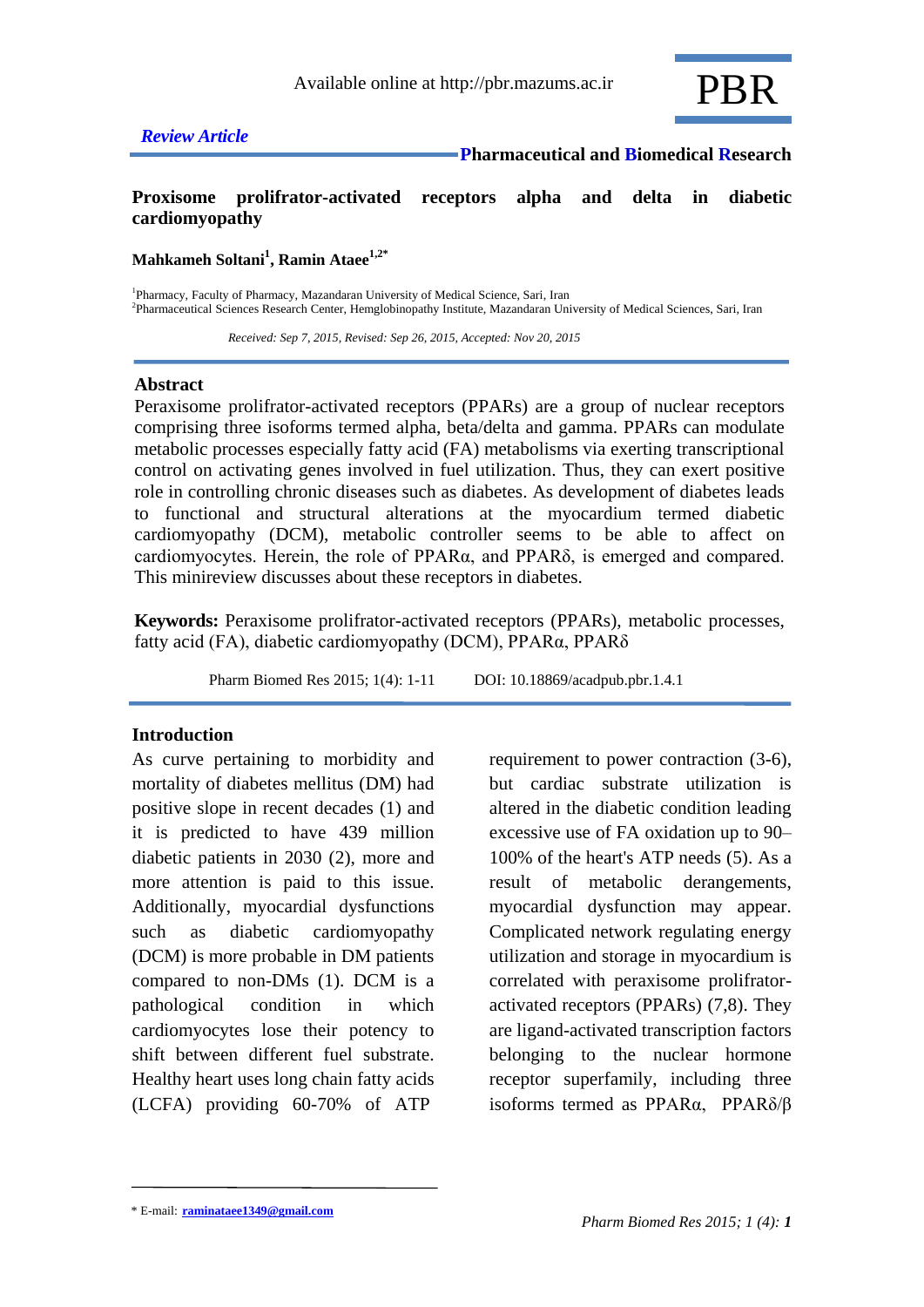(hereafter  $\delta$ ) and PPAR<sub>γ</sub> (9). PPAR<sub>s</sub> are activated by their selected ligands and form heterodimerize with retinoid X receptors (RXRs), respectively (10). Then the heterodimer binds to peroxisome proliferator response elements (PPREs), specific sequences in their target genes, and causes transcriptional switch (Fig. 1). Control of FA consumption and storage is considered as a prior outcome of activated PPRE (11). Current review highlights and compares the role of PPARα and PPARδ in fatty acid oxidation (FAO) and DCM.



**Figure 1** PPAR-RXR pathway**:** PPAR and RXRs coordinately regulate gene expression by means of forming heterodimers. The heterodimer binds to PPREs and exerts transcriptional effects.

## *Pathophysiology of cardiomyopathy*

Heart is an organ with complicated cellular networks trying to maintain appropriate function. Despite all attempts, sometimes cardiomyocytes experience either revisable or unrevisable defaults leading to situation termed cardiomyopathy. Cardiomyopathy can occur as a result of mutation and extrinsic stimuli. Among 900 possible mutations affecting

cardiomyocytes 400 mutations are tolerated by 13 sarcomeric proteins including β-myosin heavy chain (β-MyHC), α-cardiac actin, tropomyosin, and troponin (12). Mutation in troponin complex, an essential modulator of  $Ca<sup>2+</sup>$ -stimulated actomyosin interaction or ATPase activity in the striated muscle, showed  $Ca^{2+}$ -desensitization and decreased maximal force in group of patients suffering Cardiomyopathies (13). Extrinsic stimuli are another reason for cardiomyopathy. Doxorubicin is an antineoplastic agent causing cardiomyocytes experience pathogeny. Doxorubicin not only is a potent agent causing mutation, but also directly affects the function of a variety of proteins (14). It changes the activity of the oxidation-sensitive enzyme creatine kinase in a cardiomyocyte culture model (15) and causes inhibition of carnitine palmitoyl transferase-1 dependent long chain fatty acid (palmitate) oxidation (16). Regarding to the reason of cardiomyopathy, patients are generally divided in two groups termed as primary and secondary cardiomyopathies. Primary cardiomyopathies includes disorders affecting the heart muscle, which have genetic, nongenetic, or acquired causes. Secondary cardiomyopathies expresses disorders that have myocardial damage because of systemic or multi-organ disease (17). There is also another

characterization depending on the type of functional impairment of the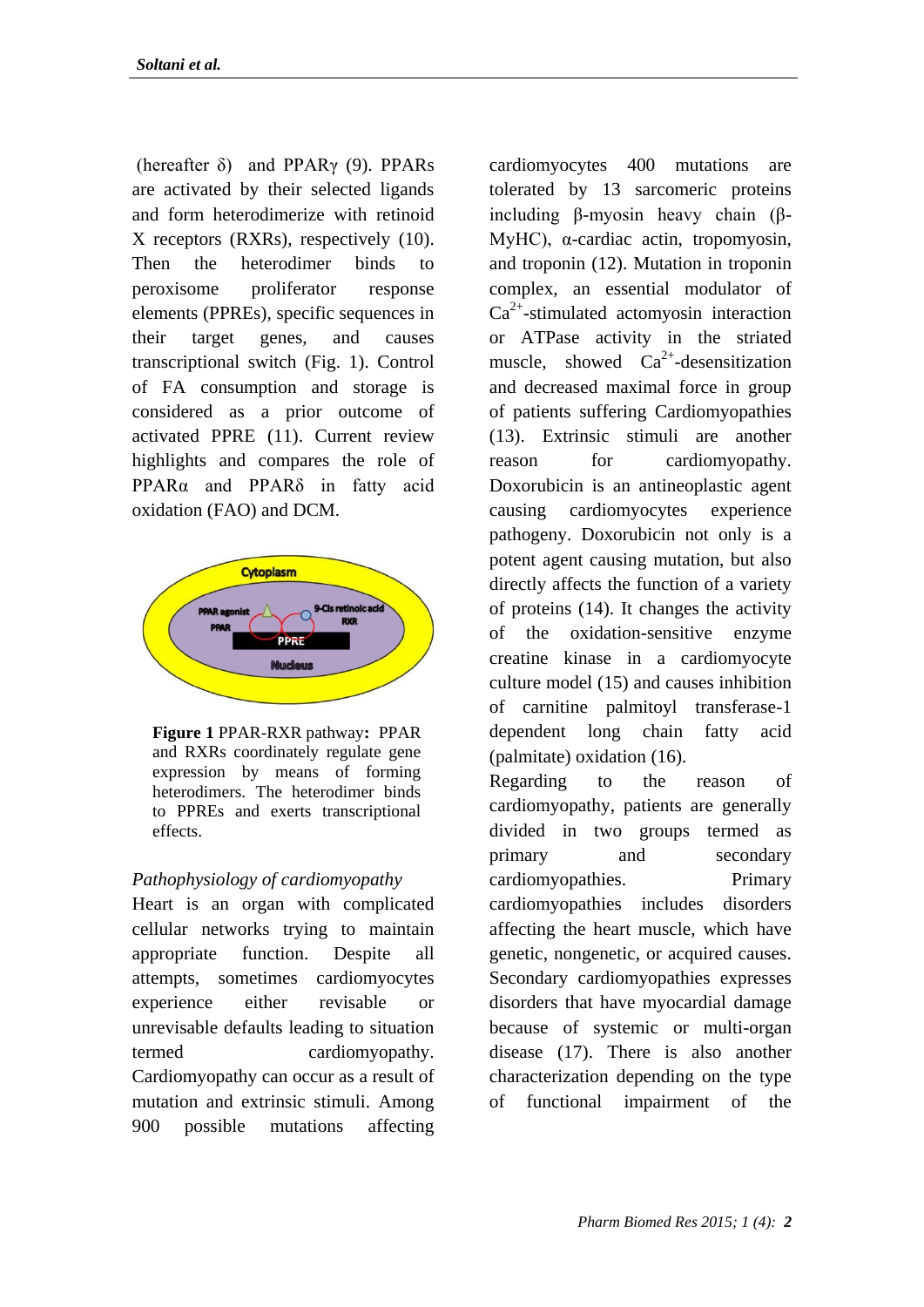cardiomyocytes including three groups; dilated, hypertrophic, and restrictive cardiomyopathies (18). Restrictive cardiomyopathy and Arrhythmogenic cardiomyopathy are two other groups added to this classification during recent years (17).

## *Heart fuel utilization and diabetes*

The heart uses various substrates for energy metabolism, including glucose and FAs. Translocation of glucose transporters GLUT1 and GLUT4 to the cell membrane regulates glucose uptake (19). As GLUT1 is responsible for continuous basal glucose transport and GLUT4 is regulated by insulin and metabolic stress, GLUT4 function is affected in abnormal conditions. Another energy source is FA that is used as oxidative substrate in the adult heart. In healthy adult heart, FA oxidation provides 60-70% of the heart's ATP requirements (3-5), but according to availability and physiological needs, this percentage shifts between LCFAs and glucose substrate. Fetal heart, pumping blood in a relatively hypoxic environment, derives energy largely from the oxygensparing catabolism of glucose  $(20)$ . Moreover, in some pathological conditions glucose precedes FAs, such as patients tolerating cardiac hypertrophy. On the opposite point, there are situations in which FAs are totalitarian sources of energy like DCM condition.

GLUT4 trafficking is stimulated by two different patterns known as PI3 Kinase

dependent and independent pathways. PI3 Kinase dependent pathway is well documented as insulin sensitive pattern, but the correlation of IP3 Kinase independent pathway and insulin sensitivity is controversial (21). Thus, the dependent pattern is pointed as an effective factor in patients tolerating diabetes and insulin resistance.

Insulin binding to alpha subunit of insulin receptor (IR) is the first critical step in dependent pathway causing conformational changes in IR beta subunit leading to activation of IR intrinsic tyrosine kinase. The activated IR starts phosphorylation cascades via peptidase inhibitor 3 (PI3) Kinase phosphorylation. As a downstream event PI3 Kinase phosphorylates phosphatidylinositol 4,5-bisphosphate (PIP2) and forms Phosphatidylinositol (3,4,5)-trisphosphate (PIP3). PIP3 activate Pyruvate Dehydrogenase Kinase (PKD) 1 and mammalian target of rapamycin (mTOR) which both subsequently phosphorylates AKT/protein kinase B (PKB). Akt is made up of 3 subtypes named AKT1, AKT2 and AKT3. AKT2 continues the cascade by stimulating AKT Substrate of 160 KDa (AS160) which acts as GTPase Activating Protein (GAP) for Rab protein (22). At last phosphorylated Rab protein stimulates GLUT4 to be expressed on the plasma membrane (23).

All this processes occur in insulin sensitive cells, but diabetes and insulin resistance can block this pattern at initiating level. Another underlying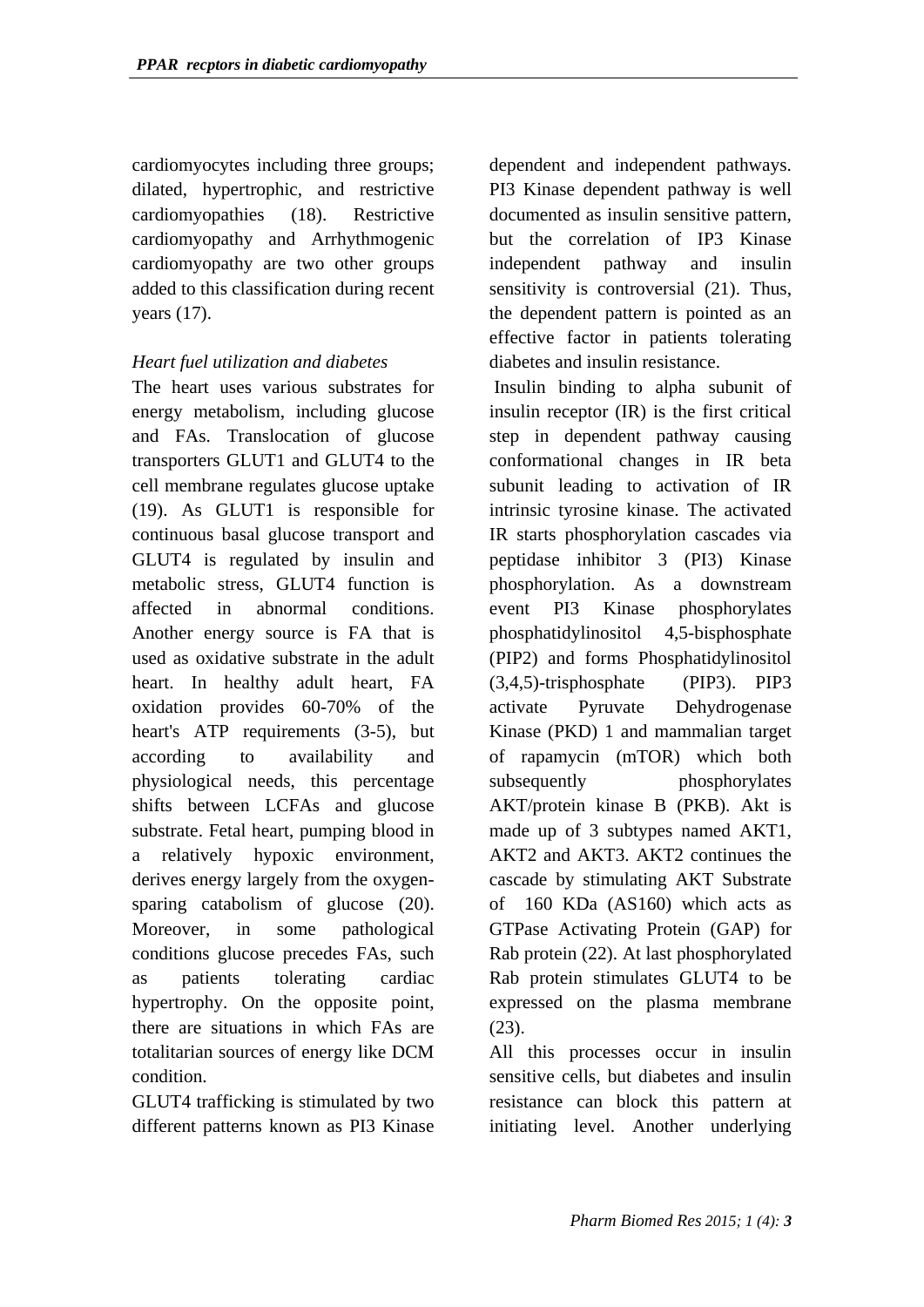mechanism is related to the induction of inhibitory factors such as suppressors of cytokine signaling (SOCS). SOCS proteins block insulin signaling via competition with insulin receptor substrate (IRS)-1. Finally, increased activity of phosphatases which dephosphorylate intermediate signaling molecules can inhibit the insulin pathway (24). Taken together and as a result of insulin resistance GLUT4 trafficking is diminished and cardiomyocytes utilize FAs chiefly.

In diabetic cardiomyopathy, myocytes use LCFAs predominantly, therefore lipid metabolites are accumulated. Accumulation of lipid intermediates like diacylglycerol (DAG) is known to activate kinases such as PKC (25-28). As PKC is divided to three subgroups and each subgroup includes isotypes, they exert complicated effect in insulin pathway (29). Among isotypes, PKCθ and PKCε clearly play a negative role in insulin pathway activation (30,31). PKCθ not only can phosphorylate IRS directly (32), but also through intermediates. As indirect role, PKCθ activates stress Kinases IkBαKinaseβ (IKKβ) and c-Jun NH2-terminal Kinase (JNK) phosphorylating IRS and suppress insulin pathway (33). PKCε can inhibit IRS via direct association with IRS (34) and also through direct phosphorylation (35). Another lipid intermediate produced through FAO pathway is ceramide. It can induce insulin resistance at the level of Akt inhibition (36,37). Pharmacological inhibition of ceramide synthesis has

presented an effective role in preventing lipid-induced insulin resistance in rats. As ceramides are synthesized through denovo pathway in cardiomyocytes (38), pharmacological inhibition is required for this pathway. Denovo begins with the transfer of a serine residue onto a fatty acyl-CoA via serine palmitoyltransferase (SPT) (39) to form dihydrosphingosine which is converted to dihydroceramide via Ceramide synthase 4 (CerS4). On the other hand, CerS4 also uses preferential substrate that is provided via fatty acid elongase 6 (Elovl-6) to synthesize dihydroceramide. As the final step dihydroceramide changes to ceramide. Myriocin, a drug originated from Chinese traditional medication, is an example of pharmacologic ceramide inhibitor exerting selective inhibition on SPT leading to reduction of ceramide synthesis (39,41).

As a result of surplus FA consumption and blocked glucose pathway, it is plausible that cardiomyocytes experience lipotoxicity through oxidative stresses. Thus, it is important to find some metabolic controller in order to prevent probable risks.

## *PPARα, PPARδ, two members of PPAR family*

PPARs include three subtypes termed PPARα, PPARδ and PPARγ. The subtypes have different characteristics including structure, tissue distribution, function and other features. From1990 up to recent years PPARγ was discussed in detail, but less is known about other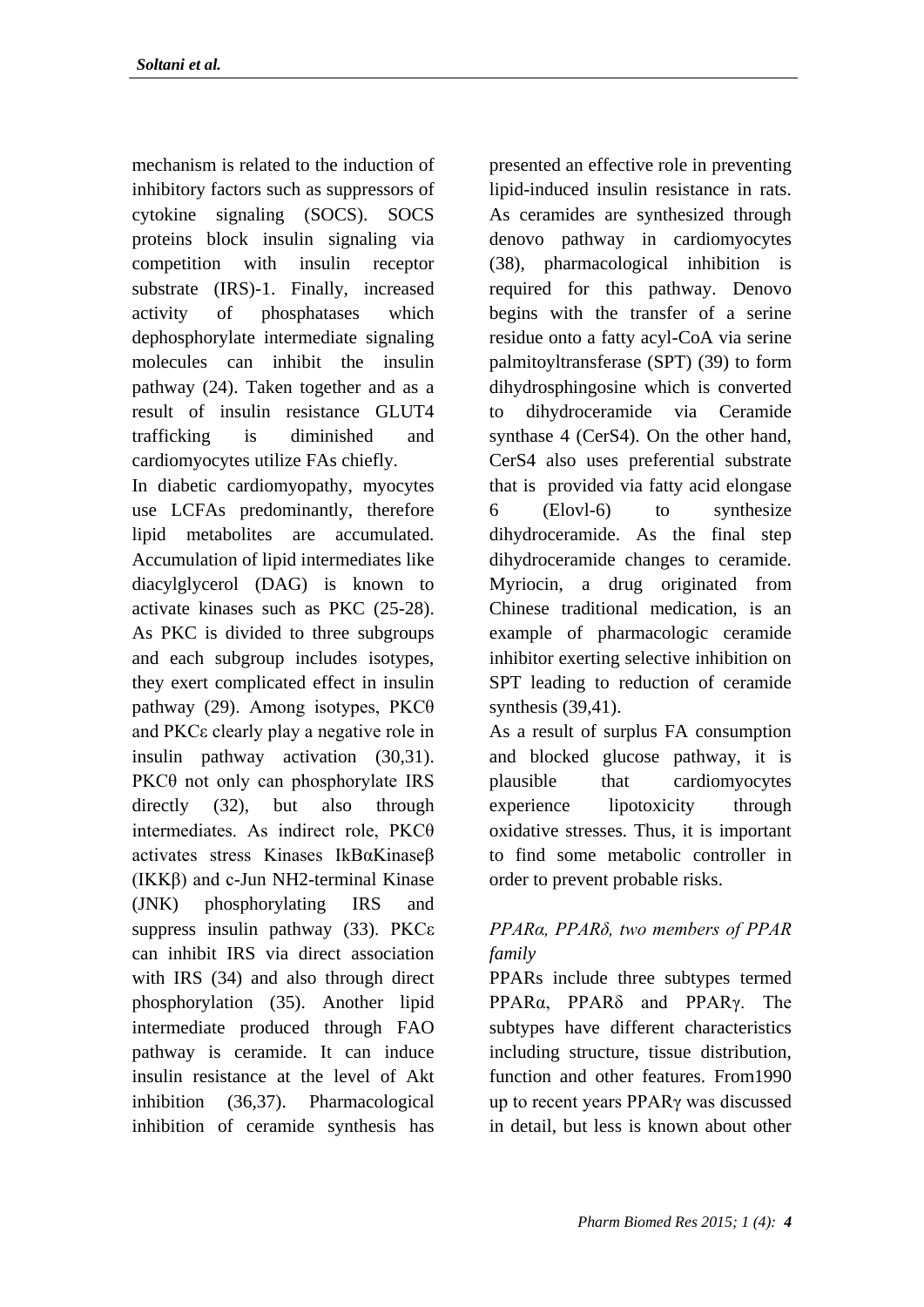subtypes, especially PPARδ. PPAR structure is formed by slices including NH2 terminal, DNA binding domain (DBD), hinge region and C terminal. NH2 terminal mediates ligandindependent transcriptional activation, DBD indicates PPRE and C terminal encompasses ligand binding domain. Each slice has a unique pattern in PPAR $\alpha$  and PPAR $\delta$  (Fig. 2) (42).





As different structure leads to different function and PPARs distribution is correlated with their function, each subtype fallows specific distribution pattern. PPARα is mainly distributed in tissues with high capacity for fatty acid oxidation pathway such as heart, brown adipose tissue, skin, slow-twitch skeletal muscle and liver (43-45). PPARδ is expressed predominantly in [brain](http://en.wikipedia.org/wiki/Brain) (46), [adipose tissue,](http://en.wikipedia.org/wiki/Adipose_tissue) [skin](http://en.wikipedia.org/wiki/Skin) (45) and heart (47,48). Between these subtypes, PPARα is highly presented in liver and there are only some traces of PPARδ in hepatocytes (49). PPAR $\alpha$  is coexpressed with CYP4A enzymes in this tissue. It binds to PPRE in the P4504A1 and 4A6 genes resulting in enzyme

induction. Despite PPARα, PPARδ seems to have no regulating effects on the expression of CYP4A or any other P450 enzyme (50). Considering P450 enzymes and especially CYP4A are responsible for many drugs and other substrates metabolization, it is important to recognize their common ligands. Fibrates are considered as the oldest PPARα agonist. Natural carotenoid abundant in seafood can also stimulate  $PPAR\alpha$  (51). AVE8134 is another PPARα agonist newly found in 2012 and has amazing features (52). Unlike PPARα, PPARδ agonist is not well-known. GW50156 is an example of PPARδ agonist employed in last decade. As GW50156 was plausible to contribute to carcinogenesis and also athlete abuse, now it does not seem to be a good choice(53).

Similarly to structure and tissue distribution PPRs functions can be analyzed. PPARα agonist (54) reduces serum triglycerides (TG) and increases high density lipoprotein (HDL), but they also shows carcinogenic outcomes in rodents. Similarly PPARδ activation causes reduction and elevation of TG and HDL in serum, respectively. This activation also triggers thermogenesis, weight loss and other metabolic possess (55,56). Glucose utilization and FAO, two main important sources of energy satisfying cellular metabolic demands, are strongly related to PPAR managements. Cardiomyocytes are very critical cells affected by PPARs function via metabolic controls (57).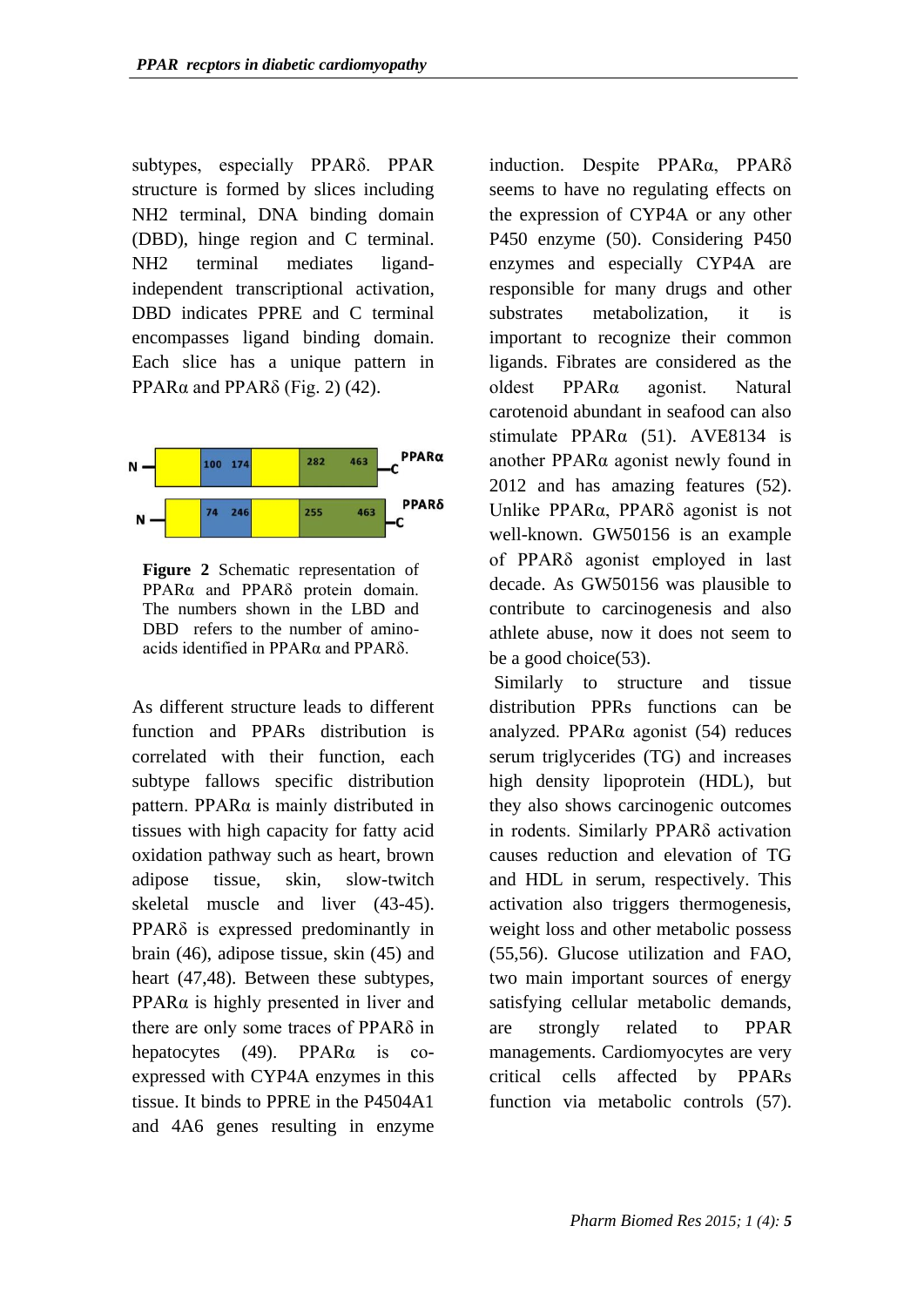# *PPAR alpha and metabolism in cardiac cell*

Studies have demonstrated a serious role for PPARα by means of transcriptional control on genes involved in cardiac FA uptake and oxidation (58,59). In the heart, activation of PPARα increases the expression of genes participating to cellular FA utilization pathway in three major steps in the including fatty acid transport and esterification (60,62), FA mitochondrial import (63), mitochondrial (62) and peroxisomal βoxidation (Fig. 3) (64). Transporters and enzymes known to be regulated by  $PPAR\alpha$  are indicated by a star. Abbreviations: (CPT I) carnitine palmitoyltransferase I; (CPT II) carnitine palmitoyltransferase II; (ACOX) acyl-CoA oxidase; (TCA) tricarboxylic acid.

Studies on PPARα null mice also emerged an inability to pay for increased cardiac workloads and depression of cardiac contraction occurs. PPARα-knockout mice display decreased cardiac FAO rates, but lipid uptake was presumably not affected, and cardiomyocyte lipid accumulation occurred. On the other hand, transgenic mice that over express PPARα show an increase in the expression of genes encoding key enzymes involved in myocyte FA uptake and oxidation (65). Moreover, PPARα activates pyruvate dehydrogenase kinase 4 (PKD4) (66). As PKD4 is responsible for phosphorylation of pyruvate

dehydrogenase (PDH), activated PKD4 leads to inhibition of PDH (67). PPARα also exert a role in glycolysis via elevated FA metabolites. Increased amount of citrate level as an outcome of elevated FAO pathway contributes to the inhibition of phosphofructokinase (PFK)-I resulting in suppression of glycolysis (68)

## *PPARδ in cardiac cell*

PPARδ effect FA uptake negatively. FAs derived from serum TG, through lipo-proteinlipase (LPL) activation, seem to be the major source of FAO pathway  $(69)$ . PPAR $\delta$  can suppress the LPL-mediated uptake of TG-derived through upregulation of angiopoietinlike 4 (Angptl 4)  $(70)$ . Angptl 4 is a secreted protein which inhibits the LPL (71). PPARδ is able to avoid lipid accumulation by means of carnitine palmitoyltransferase (CPT) I. CPT1 is located within the mitochondrial outer membrane as a rate-limiting enzyme of mitochondrial-oxidation by controlling mitochondrial entry of long-chain fatty acids. Both PPARα and PPARδ activate CPT1, but the importance is behind the majority. CPT1has three isoforms termed CPT1a, CPT1b, and CPT1c. CPT1b is the most predominant isoform and contributes 98% of total cardiac CPT1 activity. CPT1b is activated via PPARδ (72), whereas PPARα activate CPT1a (67). Surprisingly, PPAR gamma co-activator (PGC)-1α acts as co-activator for PPARδ in order to affect CPT1b  $(73)$ . PGC-1 $\alpha$  also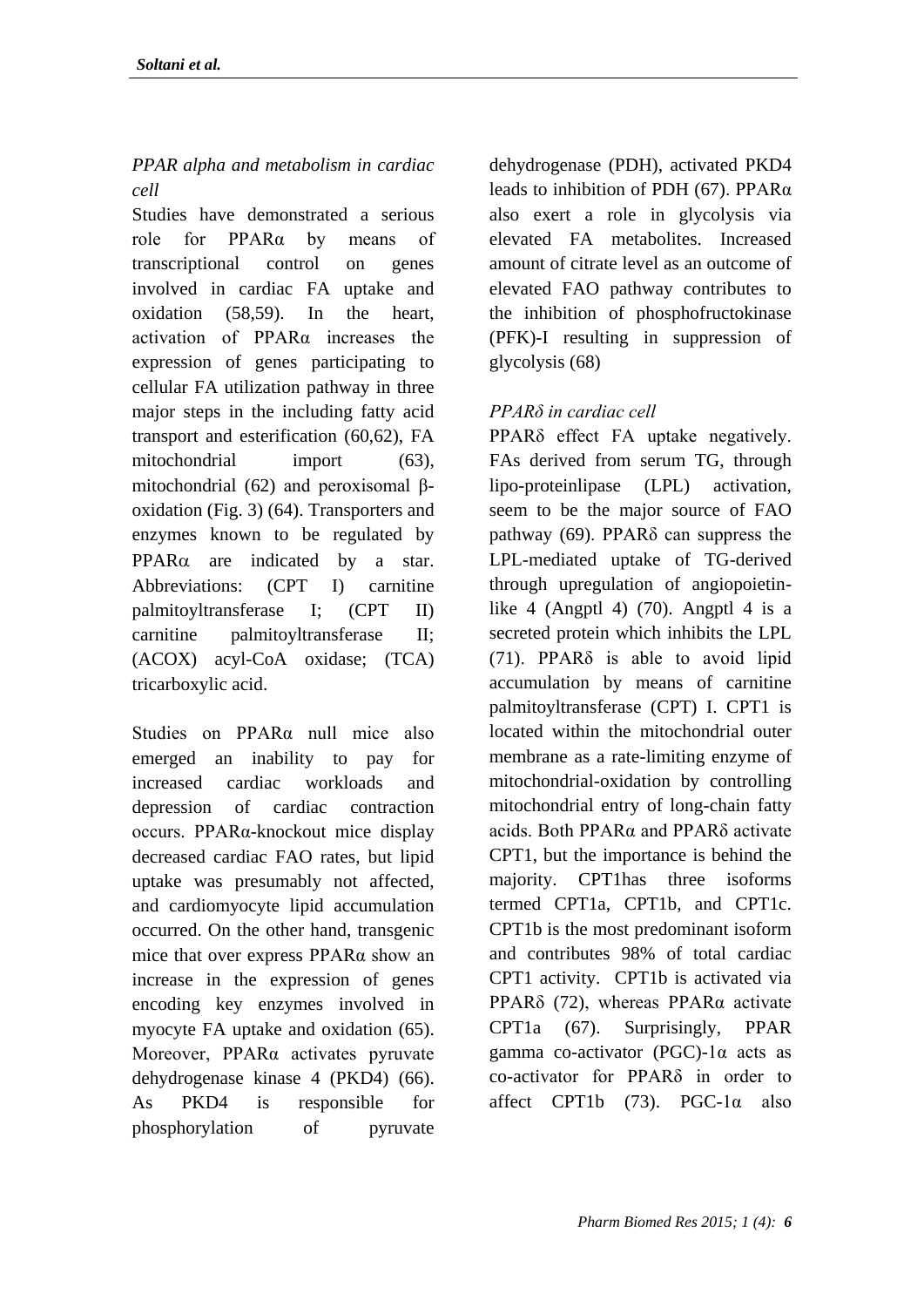

**Figure 3** PPARα targets in the cellular FAO pathway. Transporters and enzymes known to be regulated by PPAR $\alpha$  are indicated by a star. Abbreviations: (CPT I) carnitine palmitoyltransferase I; (CPT II) carnitine palmitoyltransferase II; (ACOX) acyl-CoA oxidase; (TCA) tricarboxylic acid.

accompanies PPARδ for PKD4 activation (73).

### **Conclusion**

As cardiomyocyes become insulin resistance in diabetes, glucose pathway is not passed properly. Thus, cardiac cells utilize fatty acids excessively in order to respond their need, but elevated rate of FA consumption creates positive feedback for FOA pathway mainly through IRS phosphorylation. PPARα activation help cardiomyocytes to greet more FA from out of the cell via CD36 and increases available FAs. In the opposite point, PPARδ suppress FA LPL-dependent uptake by activating Angptl4. PPARδ helps ATP production

via CPT1b. This transporter continues FOA pathway toward mitochondria for β-oxidation. Both PPARα and PPARδ activate PDK4. PDK4 inactivate Pyruvate Dehydrogenase (PDH) by means of phosphorylation. Thus, cardiomyocytes are forced to end glycolysis at aerobic point through lactate production.

### **Conflict of interests**

Nothing to declare.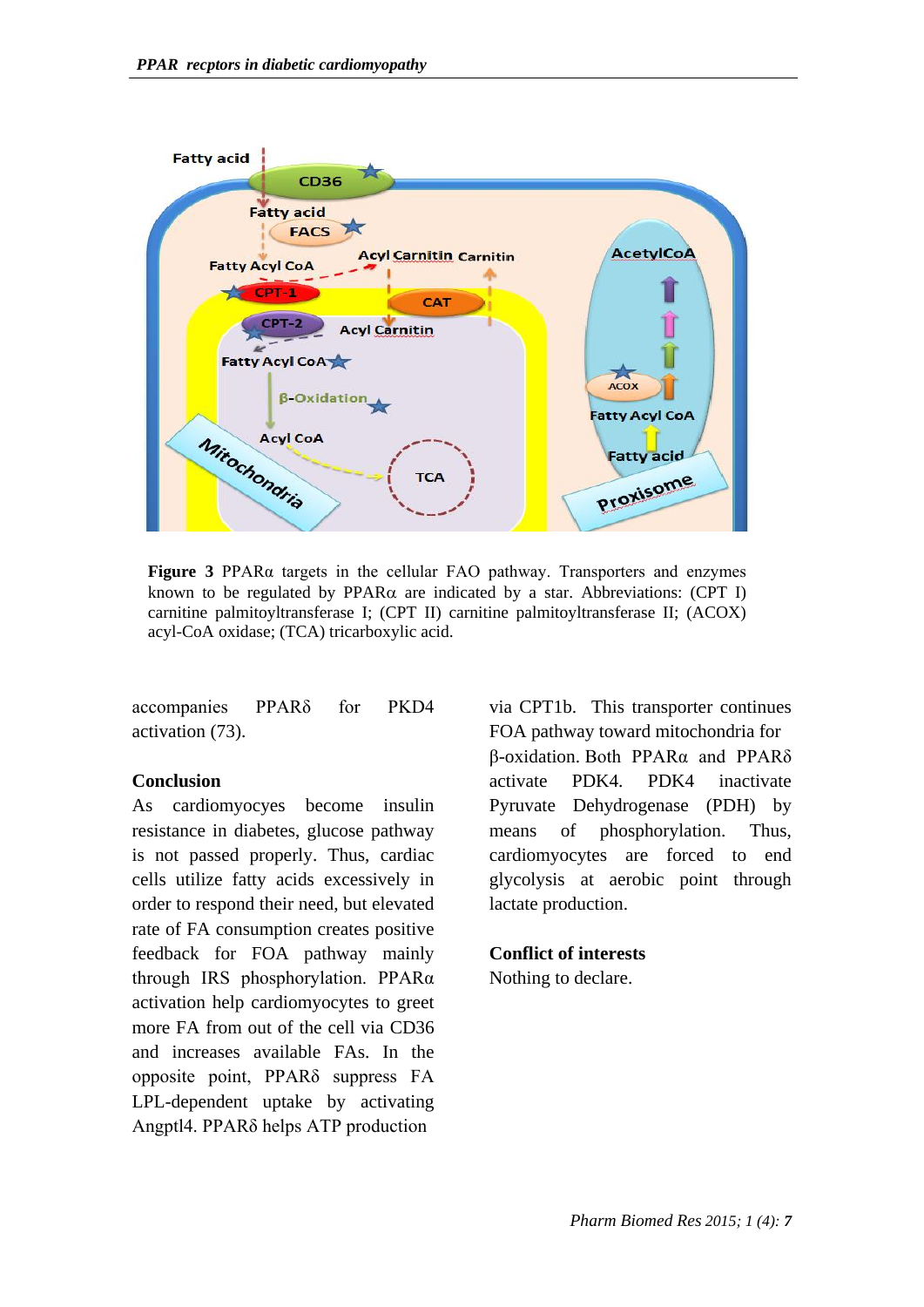#### **References**

- **1.** Herlitz J, Malmberg K, Karlson BW, Ryden L, Hjalmarson A. Mortality and morbidity during a five-year follow-up of diabetics with myocardial infarction. Acta Med Scand 1988;224:31-8.
- **2.** Shaw JE, Sicree RA, Zimmet PZ. Global estimates of the prevalence of diabetes for2010 and 2030. Diabetes Res Clin Pract 2010;87:4-14.
- **3.** Bing RJ, Siegel A, Ungar I, Gilbert M. Metabolism of the human heart. II. Studies on fat, ketone and amino acid metabolism. Am J Med 1954;16:504-15.
- **4.** Van der Vusse GJ, Glatz JF, Stam HC, Reneman RS. Fatty acid homeostasis in the normoxic and ischemic heart. Physiol Rev 1992;72: 881-940.
- **5.** Lopaschuk GD. Metabolic abnormalities in the diabetic heart. Heart Failure Rev 2002;7:149-59.
- **6.** Bertrand L, Horman S, Beauloye C, Vanoverschelde JL. Insulin signaling in the heart. Cardiovasc Res 2008;79:238-48
- **7.** Finck BN. The PPAR regulatory system in cardiac physiology and disease. Cardiovasc Res 2007;73: 269-77.
- **8.** Saunders J, Mathewkutty S, Drazner MH, McGuire DK. Cardiomyopathy in type 2 diabetes: update on pathophysiological mechanisms. Herz 2008;33:184-90.
- **9.** Neher MD, Weckbach S, Huber-Lang MS, Stahel PF. New insights into the role of peroxisome proliferator-activated receptors in regulating the inflammatory response after tissue injury. PPAR Res 2012;2012: 728461.
- **10.** DiRenzo J, [Söderstrom](http://www.ncbi.nlm.nih.gov/pubmed/?term=S%26%23x000f6%3Bderstrom%20M%5Bauth%5D) M, [Kurokawa](http://www.ncbi.nlm.nih.gov/pubmed/?term=Kurokawa%20R%5Bauth%5D) R, [Ogliastro](http://www.ncbi.nlm.nih.gov/pubmed/?term=Ogliastro%20MH%5Bauth%5D) MH, [Ricote](http://www.ncbi.nlm.nih.gov/pubmed/?term=Ricote%20M%5Bauth%5D) M, [Ingrey](http://www.ncbi.nlm.nih.gov/pubmed/?term=Ingrey%20S%5Bauth%5D) S, [Hörlein](http://www.ncbi.nlm.nih.gov/pubmed/?term=H%26%23x000f6%3Brlein%20A%5Bauth%5D) A, [MRosenfeld](http://www.ncbi.nlm.nih.gov/pubmed/?term=Rosenfeld%20MG%5Bauth%5D) MG, [Glass](http://www.ncbi.nlm.nih.gov/pubmed/?term=Glass%20CK%5Bauth%5D) CK. Peroxisome proliferator-activated receptors and retinoic acid receptors differentially control the interactions of retinoid X receptor heterodimers with ligands, coactivators, and corepressors. Mol Cell Biol 1997;17: 2166-76.
- **11.** Varga T, Czimmerer Z, Nagya L. PPARs are a unique set of fatty acid regulated transcription factors controlling both lipid

metabolism and inflammation. Biochim Biophys Acta 2011;1812:1007-22.

- **12.** Harvey PA, Leinwand LA. The cell biology of disease: cellular mechanisms of cardiomyopathy. J Cell Biol 2011;194: 355-65.
- **13.** Arimura T, Hayashi T, Kimura A. Molecular etiology of idiopathic cardiomyopathy. Acta Myol 2007; 26:153- 8.
- **14.** Umlauf J, Horký M. Molecular biology of doxorubicin-induced cardiomyopathy. Exp Clin Cardio 2002;7:35-9.
- **15.** DeAtley SM, Aksenov MY, Aksenova MV, Jordan B, Carney JM, Butterfield DA. Adriamycin-induced changes of creatine kinase activity *in vivo* and in cardiomyocyte culture. Toxicology 1999;1:51-62.
- **16.** Abdel-aleem S, el-Merzabani MM, Sayed-Ahmed M, Taylor DA, Lowe JE. Acute and chronic effects of adriamycin on fatty acid oxidation in isolated cardiac myocytes. J Mol Cell Cardiol 1997;2:789-97.
- **17.** [Sisakian H.](http://www.ncbi.nlm.nih.gov/pubmed/?term=Sisakian%20H%5BAuthor%5D&cauthor=true&cauthor_uid=24976920) Cardiomyopathies: Evolution of pathogenesis concepts and potential for new therapies. [World J Cardiol](http://www.ncbi.nlm.nih.gov/pubmed/24976920) 2014;6:478- 94.
- **18.** Report of the WHO/IFSC Task Force on the Definition and Classification of Cardiomyopathies. Br Heart J 1980; 44:672-3.
- **19.** Bryant NJ, Govers R, James DE. Regulated transport of the glucose transporter GLUT4. Mol Cell Bio Rev 2002;3:267-77
- **20.** Breckenridge RA, Piotrowska I, Ng EG, Ragan TJ, West JA, Kotecha S, et al. Hypoxic regulation of handa1 controls the fetal-neonatal switch in cardiac metabolism. PLoS Biol 2013;11: e1001666.
- **21.** Sophie E L, Tavare JM. The molecular basis of insulin-stimulated glucose uptake: signalling, trafficking and potential drug targets. J Endocrinol 2009;203:1-18.
- **22.** Mîinea CP, Sano H, Kane S, Sano E, Fukuda M, Peränen J, Lane WS, Lienhard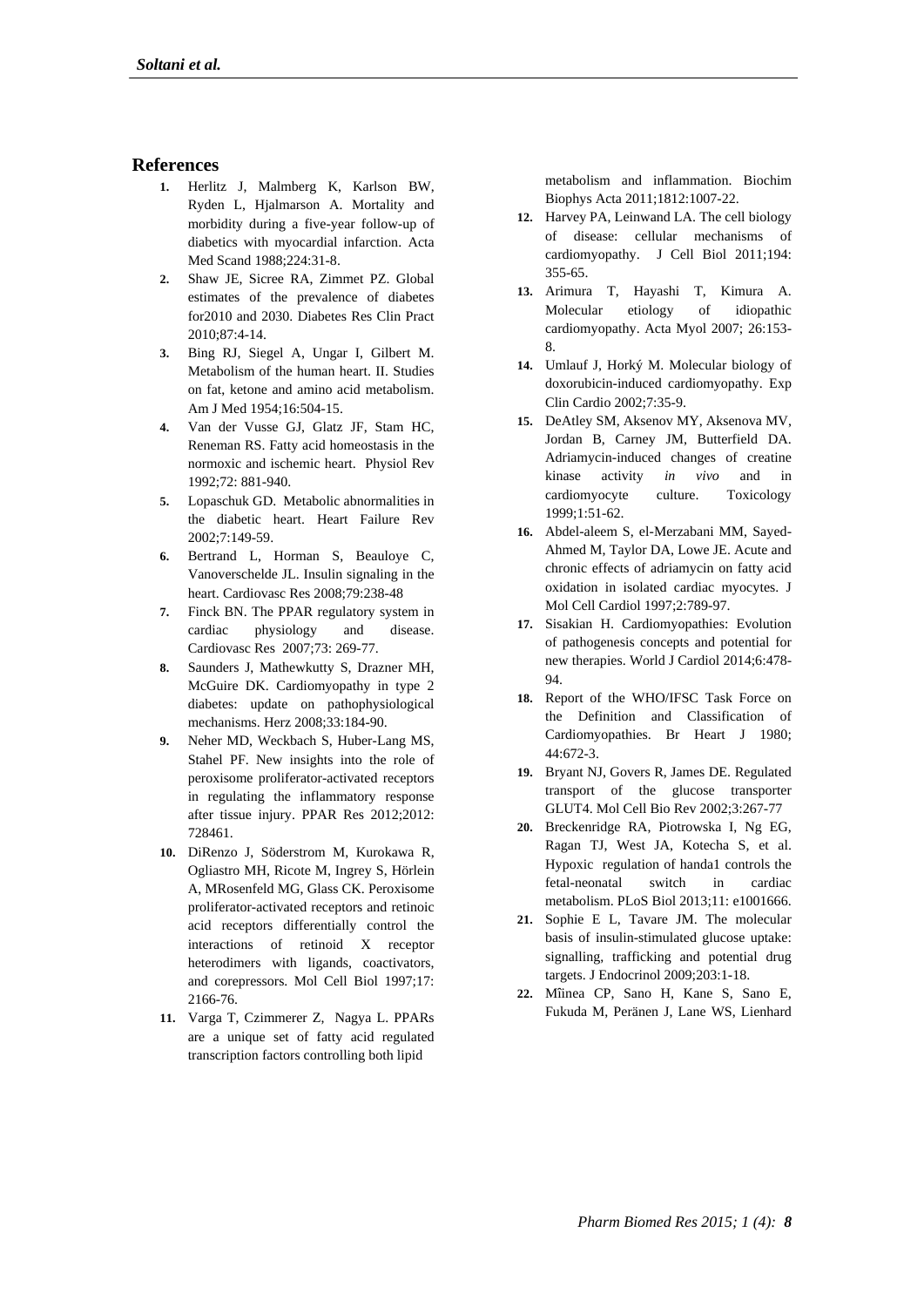GE. AS160, the Akt substrate regulating GLUT4 translocation, has a functional Rab GTPase-activating protein. Biochem J 2005;391:87-93.

- **23.** Peck GR, Chavez JA, Roach WG, Budnik BA, Lane WS, Karlsson HK, Zierath JR ,Lienhard GE. Insulin-stimulated phosphorylation of the Rab GTPaseactivating protein TBC1D1 regulates GLUT4 translocation. [J Biol](http://www.ncbi.nlm.nih.gov/pubmed/19740738) Chem 2009; 284:30016-23.
- **24.** Meshkani R, Adeli Kh. Mechanisms linking the metabolic syndrome and cardiovascular disease: role of hepatic insulin resistance. J Teh Univ Heart Ctr 2009;2:77-84.
- **25.** Yu C, Chen Y, Cline GW, Zhang D, Zong H, Wang Y, et al. Mechanism by which fatty acids inhibit insulin activation of insulin receptor substrate-1 (IRS-1) associated phosphatidylinositol 3-kinase activity in muscle. J Biol Chem 2002; 277:50230-6.
- **26.** Bandyopadhyay GK, Yu JG, Ofrecio J, Olefsky GM. Increased malonyl-CoA levels in muscle from obese and type 2 diabetic subjects lead to decreased fatty acid oxidation and increased lipogenesis; thiazolidinedione treatment reverses these defects. Diabetes 2006;55:2277-85.
- **27.** Wang, S.P. Devaiah, W. Zhang, R. Welti, Signaling functions of phosphatidic acid, Prog. Lipid Res 2006;45:250-78.
- **28.** Schenk S, Saberi M, Olefsky JM. Insulin sensitivity: modulation by nutrients and inflammation, J Clin Invest 2008;118: 2992-3002.
- **29.** Turban S, Hajduch E. Protein kinase C isoforms: mediator of reactive lipid metabolites in development of insulin resistance. FEBS Letters J 2011;585:269- 74.
- **30.** Samuel VT, Peterson KF, Shulman GI. Lipid induced insulin resistance: unravelling the mechanism. Lancet J 2010;375:2267-77.
- **31.** Idris I, Gray S, Donnelly R. Protein kinase C activation: isosyme specific effects on metabolism and cardiovascular complications in diabetes. Diabetologia J 2001; 44: 659-73.
- **32.** Li YT, Soos TJ, Li X, Wu J, Degennaro M, sun X, et al. Protein kinase C teta inhibit

signaling by phosphorylating IRS-1 at Ser(1101). J BioChem 2004;279:45304-7.

- **33.** Werner ED, Lee J, Hansen L, Yuan M, Shoelson SE. Insulin resistance due to phosphorylation of insulin receptor substrate-1 at serine 302. J Bio Chem 2004; 279:35298-305.
- **34.** Ikeda Y, Olsen GS, Ziv E, Hansen LL, Busch AK, Hansen BF, Shafrir E, Mosthaf-Seedorf L. Cellular mechanism of nutritionally induced insulin resistance in psommomys obesus: overexpression of protein kinase cepsilon in skeletal muscle preceeds the onset of hyperinsulinemia and hyperglycemia. Diabetes 2001;50:584-92.
- **35.** Mack E, Ziv E, Reuveni H, Kalman R, Niv MY, Jorns A, Lenzen S, Shafrir E. Prevention of insulin resistance and bettacell loss by abrobating by PKC epsiloniInduced serine phosphorylation of muscle IRS-1 in psommomys Obesus. Diabetes Metab Res Rev 2008;24:577-84.
- **36.** Stratford, D.B. DeWald, S.A. Summers, Ceramide dissociates 3′-phosphoinositide production from pleckstrin homology domain translocation, Biochem J 2001; 354: 359-68.
- **37.** Holland WL, Brozinick JT, Wang LP, Hawkins ED, Sargent KM, Liu Y, Narra K, Hoehn KL, Knotts TA, Siesky A, Nelson DH, Karathanasis SK, Fontenot JK, Birnbaum MJ, Summersm SA. Inhibition of ceramide synthesis ameliorates glucocorticoid-, saturated-fat-, and obesityinduced insulin resistance. Cell Metab 2007;5:167-79.
- **38.** [Azzam R,](http://www.ncbi.nlm.nih.gov/pubmed/?term=Azzam%20R%5BAuthor%5D&cauthor=true&cauthor_uid=23672204) [Hariri F,](http://www.ncbi.nlm.nih.gov/pubmed/?term=Hariri%20F%5BAuthor%5D&cauthor=true&cauthor_uid=23672204) [El-Hachem N,](http://www.ncbi.nlm.nih.gov/pubmed/?term=El-Hachem%20N%5BAuthor%5D&cauthor=true&cauthor_uid=23672204) [Kamar](http://www.ncbi.nlm.nih.gov/pubmed/?term=Kamar%20A%5BAuthor%5D&cauthor=true&cauthor_uid=23672204)  [A,](http://www.ncbi.nlm.nih.gov/pubmed/?term=Kamar%20A%5BAuthor%5D&cauthor=true&cauthor_uid=23672204) [Dbaibo G,](http://www.ncbi.nlm.nih.gov/pubmed/?term=Dbaibo%20G%5BAuthor%5D&cauthor=true&cauthor_uid=23672204) [Nemer G,](http://www.ncbi.nlm.nih.gov/pubmed/?term=Nemer%20G%5BAuthor%5D&cauthor=true&cauthor_uid=23672204) [Bitar F.](http://www.ncbi.nlm.nih.gov/pubmed/?term=Bitar%20F%5BAuthor%5D&cauthor=true&cauthor_uid=23672204) Regulation of de novo ceramide synthesis: the role of dihydroceramide desaturase and transcriptional factors NFATC and hand2 in the hypoxic mouse heart. [DNA Cell Biol](http://www.ncbi.nlm.nih.gov/pubmed/23672204) 2013;32:310-9.
- **39.** Holland WL, Summers SA. Sphingolipids, insulin resistance, and metabolic disease: new insights from in vivo manipulation of sphingolipid metabolism. Endocr Rev 2008;29:381-402.
- **40.** Kurek K, Wiesiołek-Kurek P, Piotrowska DM, Lukaszuk B, Chabowski Żendzianendzian-Piotrowska M. Inhibition of ceramide de novo synthesis with myriocin affects lipid metabolism in the liver of rats with streptozotocin-induced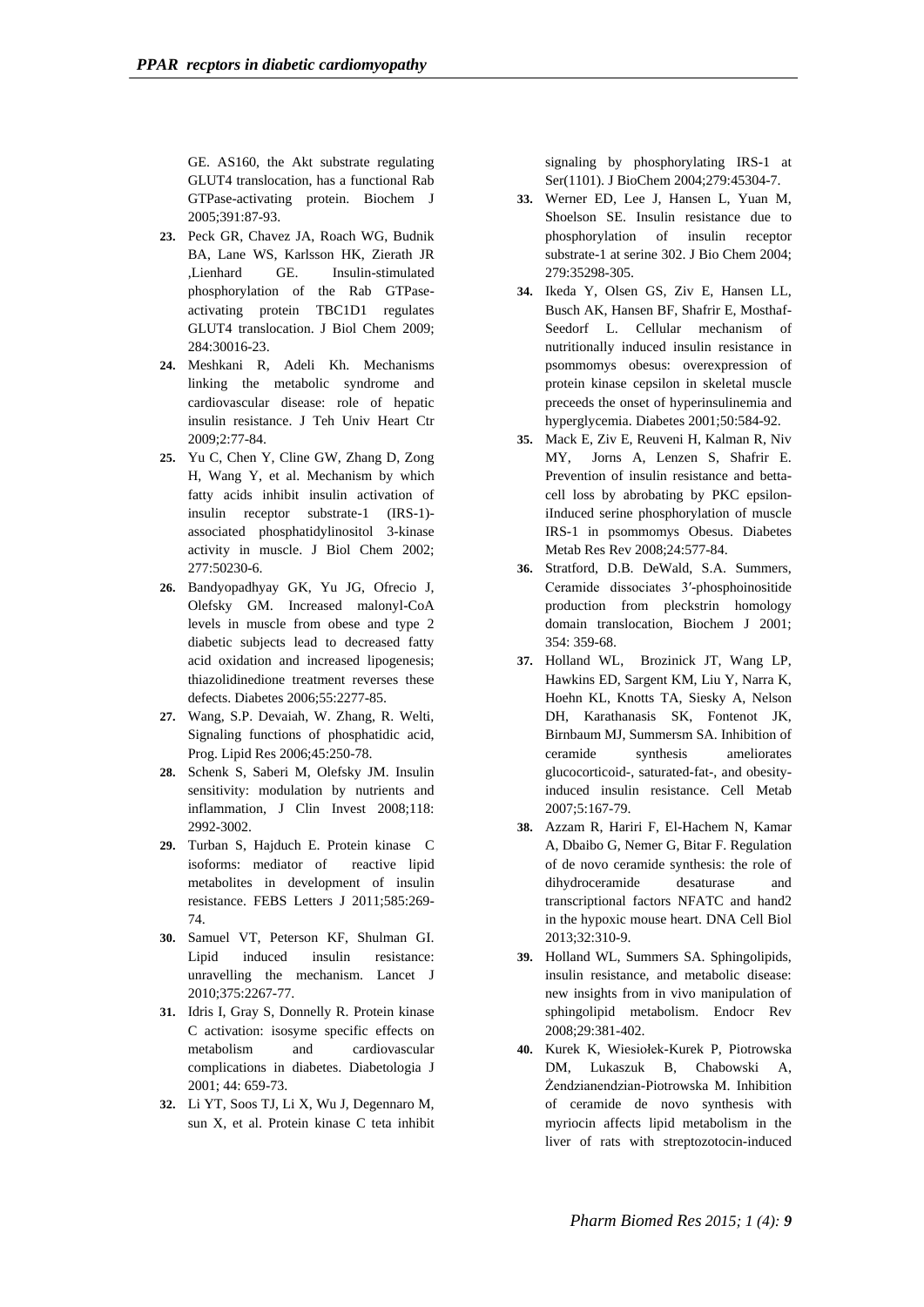type 1 diabetes. Biomed Res 2014; 2014:1- 10.

- **41.** Ruping J, Hirokazu A, Hongfeng J, Isaac G, Shunichi H, Yan L, et al. Inhibition of ceramide synthesis by myriocin inhibits cardiac remodeling, apoptosis and proteolysis in doxorubicin-induced cardiomyopathy. Circulation 2013;128: A15891.
- **42.** John MW, David JC, Stephen AM, Jonathan PL, Ashley EB, Pat RR et al. The chemical basis of serine palmitoyltransferase inhibition by myriocin. J Am Chem Soc 2013;135 :14276-85.
- **43.** Motojima K. Proxisome prolifrator activated receptor: structure, mechanism of action and divers functions. Cell Struct Funct 1993:18:267-77.
- **44.** Braissant O, Foufelle F, Scotto C,Dauca M,Wahli W. Differential expressionof peroxisome proliferator-activated receptors (PPARs): tissue distribution of PPARalpha, -beta, and -gamma in the adult rat. Endocrinology 1996;137:354-66.
- **45.** Mukherjee R, JowL, Noonan D, McDonnell DP. Human and rat peroxisomeproliferator activated receptors (PPARs) demonstrate similar tissue distributionbut different responsiveness to PPAR activators. J Steroid Biochem MolBiol 1994;51:157-66.
- **46.** Sertznig P, Seifert M, Tilgen W, Reichrath J. Proxisome prolifrative-activated receptors (PPARs) and the human skin. Am J Clin Dermatol 2008:9:15-31.
- **47.** Kalinin S, Richardson JC ,Feinstein DL. A PPARdelta agonist reduces amyloid burden and brain inflammation in transgenic mouse model of Alzheimer's disease.Curr Alzheimer Res 2009;6:431-7.
- **48.** [Chen ZC,](http://www.ncbi.nlm.nih.gov/pubmed/?term=Chen%20ZC%5BAuthor%5D&cauthor=true&cauthor_uid=23724037) [Lee KS,](http://www.ncbi.nlm.nih.gov/pubmed/?term=Lee%20KS%5BAuthor%5D&cauthor=true&cauthor_uid=23724037) [Chen LJ,](http://www.ncbi.nlm.nih.gov/pubmed/?term=Chen%20LJ%5BAuthor%5D&cauthor=true&cauthor_uid=23724037) [Wang LY,](http://www.ncbi.nlm.nih.gov/pubmed/?term=Wang%20LY%5BAuthor%5D&cauthor=true&cauthor_uid=23724037) [Niu](http://www.ncbi.nlm.nih.gov/pubmed/?term=Niu%20HS%5BAuthor%5D&cauthor=true&cauthor_uid=23724037)  [HS,](http://www.ncbi.nlm.nih.gov/pubmed/?term=Niu%20HS%5BAuthor%5D&cauthor=true&cauthor_uid=23724037) [Cheng JT.](http://www.ncbi.nlm.nih.gov/pubmed/?term=Cheng%20JT%5BAuthor%5D&cauthor=true&cauthor_uid=23724037) Cardiac peroxisome proliferator-activated receptor δ (PPARδ) as a new target for increased contractility without altering heart rate. [PLoS One](http://www.ncbi.nlm.nih.gov/pubmed/23724037) 2013;8:e64229.
- **49.** [Ping](http://www.sciencedirect.com/science/article/pii/S1214021X13000033) Ch, [Li-Jen C,](http://www.sciencedirect.com/science/article/pii/S1214021X13000033) [Juei-Tang C.](http://www.sciencedirect.com/science/article/pii/S1214021X13000033) Role of peroxisome proliferator-activated receptors δ (PPARδ) in rats showing endotoxemic heart failure. J Appl Biomed 2014;12:79- 85.
- **50.** Evans RM, Barish GD, Wang YX. PPARs and the complex journey to obesity.Nature Medcine 2004:10:355-61.
- **51.** Pauie R.Otiz de Montellano. Cytochorome P450:Structure, mechanism and biology.Third Edition. Kluwer Academic/Plenum publisher. 2005: p.332.
- **52.** Jia Y, Kim JY, Jun HJ, Kim SJ, Lee JH, Hoang MH, et al. The natural carotenoid astaxanthin,a PPARα and PPARγ agonist , reduces hepatic lipid accumulationby rewiring the transcriptome in lipid loaded hepatocytes. Nui Nutr Food Res 2012;56: 878-88.
- **53.** Schafer HL, Linz W, Falk E, Glien M, Glombic H, Korn M, et al. VE8134 a novel potent PPAR-α agonist, improve lipid profile and glucose metabolism in dyslipdemic mice and type 2 diabetes. Acta Pharmacologia Sinica 2012;33:82-90.
- **54.** [Jihan Y,](http://www.ncbi.nlm.nih.gov/pubmed/?term=Youssef%20J%5Bauth%5D) [Mostafa B.](http://www.ncbi.nlm.nih.gov/pubmed/?term=Badr%20M%5Bauth%5D) Peroxisome proliferator-activated receptors and cancer: challenges and opportunities. Br J Pharmacol 2011;164:68-82.
- **55.** Kersten S, Desvergne B, Wahli W. Role of PPARs in health and disease. Nature 2000;  $405 \cdot 421 - 4$
- **56.** Kota BP, Huang TH, Roufogalis BD. An overview on biological mechanisms of PPARs. Pharmacol Res 2005;51: 85-94.
- **57.** Wanger KD, Wanger N. Proxisome Prolifrator-Activated beta/delta.(PPARbeta/delta)act as regulator of metabolism linked to multiple cellular functions. Pharmacol Thre 2010;125:423-35.
- **58.** Fink BN. The PPAR regulatory system in cardiacphysiology and disease. Cardiovasc Res 2007;73:269-77.
- **59.** Barger PM, Kelly DP. PPAR signaling in the control of cardiac energy metabolism. Trends Cardiovasc 2000;10:238-45.
- **60.** Gilde, AJ, van der Lee KA, Willemsen PH, Chinetti G, van der Leij,et al. Peroxisome proliferatoractivated receptor (PPAR) alpha and PPARbeta/delta, but not PPARgamma, modulate the expression of genes involved in cardiac lipid metabolism. Circ Res 2003;92:518-24.
- **61.** Motojima K, Passilly P, Peters JM, Gonzalez FJ, Latruffe N. Expression of putative fatty acid transporter genes are regulated by peroxisome proliferatoractivated receptor alpha and gamma